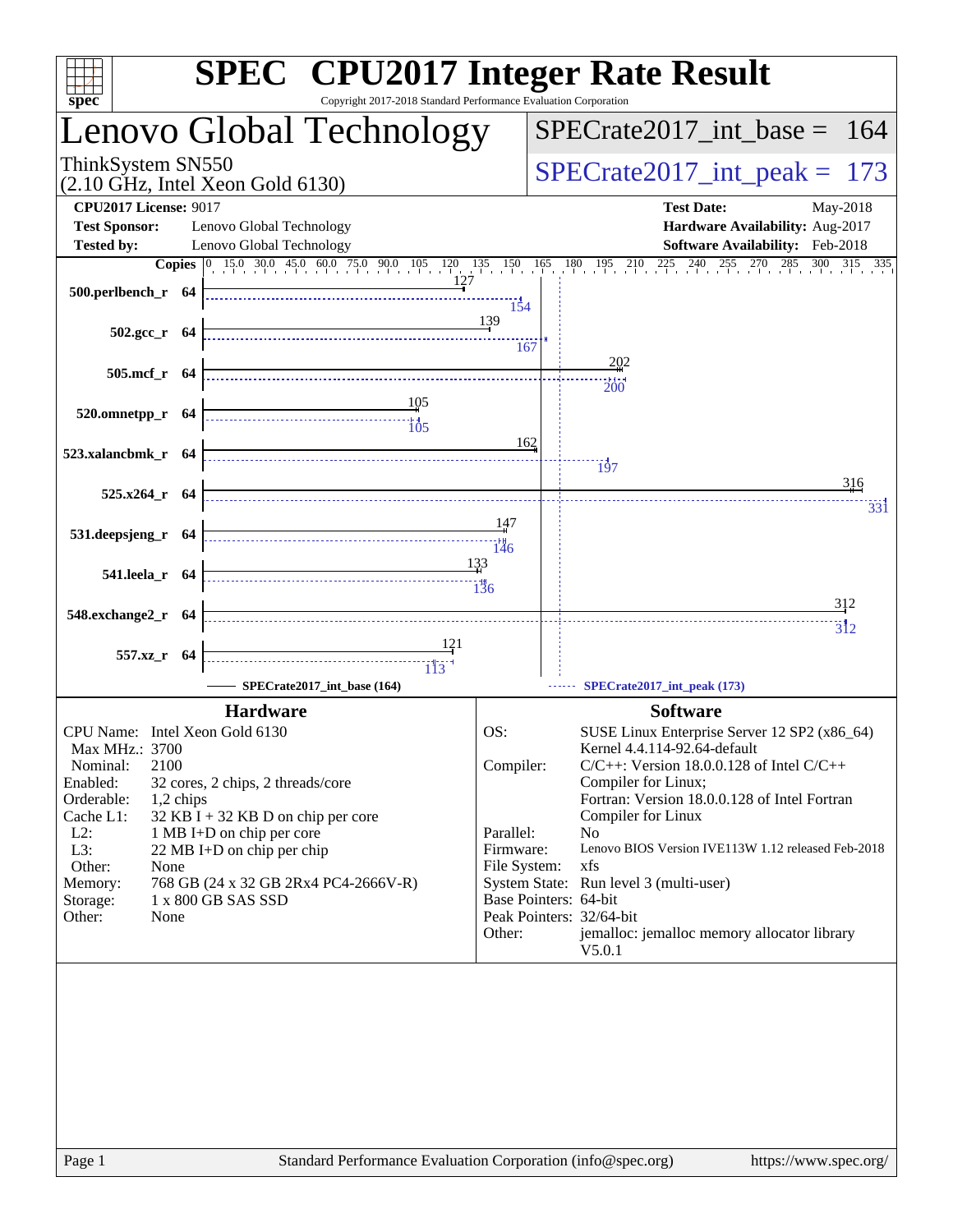

## Lenovo Global Technology

# [SPECrate2017\\_int\\_base =](http://www.spec.org/auto/cpu2017/Docs/result-fields.html#SPECrate2017intbase) 164

(2.10 GHz, Intel Xeon Gold 6130) ThinkSystem SN550<br>  $\angle Q$  10 GHz, Intel Year Gold 6130

**[Test Sponsor:](http://www.spec.org/auto/cpu2017/Docs/result-fields.html#TestSponsor)** Lenovo Global Technology **[Hardware Availability:](http://www.spec.org/auto/cpu2017/Docs/result-fields.html#HardwareAvailability)** Aug-2017 **[Tested by:](http://www.spec.org/auto/cpu2017/Docs/result-fields.html#Testedby)** Lenovo Global Technology **[Software Availability:](http://www.spec.org/auto/cpu2017/Docs/result-fields.html#SoftwareAvailability)** Feb-2018

**[CPU2017 License:](http://www.spec.org/auto/cpu2017/Docs/result-fields.html#CPU2017License)** 9017 **[Test Date:](http://www.spec.org/auto/cpu2017/Docs/result-fields.html#TestDate)** May-2018

#### **[Results Table](http://www.spec.org/auto/cpu2017/Docs/result-fields.html#ResultsTable)**

| <b>Base</b>                      |               |                |       | <b>Peak</b>    |            |                |       |               |                |              |                |              |                |              |
|----------------------------------|---------------|----------------|-------|----------------|------------|----------------|-------|---------------|----------------|--------------|----------------|--------------|----------------|--------------|
| <b>Benchmark</b>                 | <b>Copies</b> | <b>Seconds</b> | Ratio | <b>Seconds</b> | Ratio      | <b>Seconds</b> | Ratio | <b>Copies</b> | <b>Seconds</b> | <b>Ratio</b> | <b>Seconds</b> | <b>Ratio</b> | <b>Seconds</b> | <b>Ratio</b> |
| 500.perlbench_r                  | 64            | 808            | 126   | 804            | <u>127</u> | 804            | 127   | 64            | 662            | 154          | 659            | 155          | 661            | <u>154</u>   |
| $502.\text{gcc}$ _r              | 64            | 651            | 139   | 651            | 139        | 652            | 139   | 64            | 543            | 167          | 543            | 167          | 546            | 166          |
| $505$ .mcf r                     | 64            | 511            | 202   | 508            | 203        | 514            | 201   | 64            | 505            | 205          | 518            | 200          | 524            | 197          |
| 520.omnetpp_r                    | 64            | 811            | 104   | 803            | 105        | 801            | 105   | 64            | 801            | 105          | 802            | <b>105</b>   | 830            | 101          |
| 523.xalancbmk r                  | 64            | 420            | 161   | 418            | 162        | 417            | 162   | 64            | 344            | 197          | 344            | 197          | 344            | 196          |
| 525.x264 r                       | 64            | 356            | 315   | 350            | 320        | 355            | 316   | 64            | 338            | 331          | 338            | 332          | 338            | 331          |
| 531.deepsjeng_r                  | 64            | 501            | 146   | 498            | 147        | 498            | 147   | 64            | 499            | 147          | 503            | 146          | 510            | 144          |
| 541.leela r                      | 64            | <u>795</u>     | 133   | 786            | 135        | 797            | 133   | 64            | 784            | 135          | 777            | 136          | 772            | 137          |
| 548.exchange2_r                  | 64            | 538            | 311   | 538            | 312        | 538            | 312   | 64            | 538            | 312          | 537            | 312          | 537            | 312          |
| 557.xz r                         | 64            | 571            | 121   | 570            | 121        | 571            | 121   | 64            | 570            | 121          | 614            | <b>113</b>   | 619            | 112          |
| $SPECrate2017$ int base =<br>164 |               |                |       |                |            |                |       |               |                |              |                |              |                |              |
| $CDFCsoft2017 int model =$       |               |                | 172   |                |            |                |       |               |                |              |                |              |                |              |

**[SPECrate2017\\_int\\_peak =](http://www.spec.org/auto/cpu2017/Docs/result-fields.html#SPECrate2017intpeak) 173**

Results appear in the [order in which they were run](http://www.spec.org/auto/cpu2017/Docs/result-fields.html#RunOrder). Bold underlined text [indicates a median measurement](http://www.spec.org/auto/cpu2017/Docs/result-fields.html#Median).

#### **[Submit Notes](http://www.spec.org/auto/cpu2017/Docs/result-fields.html#SubmitNotes)**

 The numactl mechanism was used to bind copies to processors. The config file option 'submit' was used to generate numactl commands to bind each copy to a specific processor. For details, please see the config file.

#### **[Operating System Notes](http://www.spec.org/auto/cpu2017/Docs/result-fields.html#OperatingSystemNotes)**

Stack size set to unlimited using "ulimit -s unlimited"

#### **[General Notes](http://www.spec.org/auto/cpu2017/Docs/result-fields.html#GeneralNotes)**

Environment variables set by runcpu before the start of the run: LD\_LIBRARY\_PATH = "/home/cpu2017.1.0.2.ic18.0/lib/ia32:/home/cpu2017.1.0.2.ic18.0/lib/intel64" LD\_LIBRARY\_PATH = "\$LD\_LIBRARY\_PATH:/home/cpu2017.1.0.2.ic18.0/je5.0.1-32:/home/cpu2017.1.0.2.ic18.0/je5.0.1-64" Binaries compiled on a system with 1x Intel Core i7-4790 CPU + 32GB RAM memory using Redhat Enterprise Linux 7.4 Transparent Huge Pages enabled by default Prior to runcpu invocation Filesystem page cache synced and cleared with: sync; echo 3> /proc/sys/vm/drop\_caches runcpu command invoked through numactl i.e.: numactl --interleave=all runcpu <etc> jemalloc: configured and built at default for 32bit (i686) and 64bit (x86\_64) targets; jemalloc: built with the RedHat Enterprise 7.4, and the system compiler gcc 4.8.5; jemalloc: sources available from jemalloc.net or

| Page 2 | Standard Performance Evaluation Corporation (info@spec.org) | https://www.spec.org/ |
|--------|-------------------------------------------------------------|-----------------------|
|        |                                                             |                       |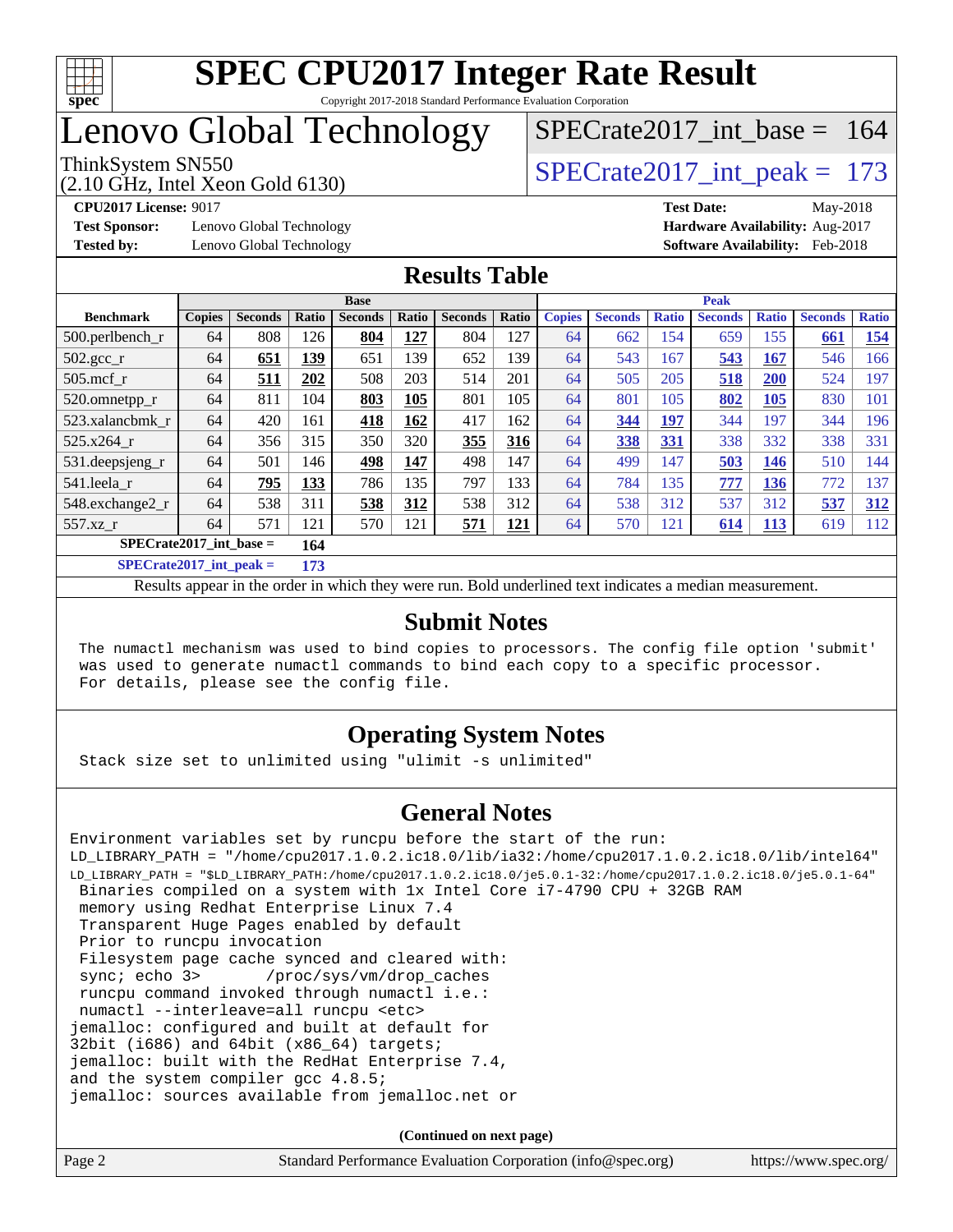

# **[SPEC CPU2017 Integer Rate Result](http://www.spec.org/auto/cpu2017/Docs/result-fields.html#SPECCPU2017IntegerRateResult)**

Copyright 2017-2018 Standard Performance Evaluation Corporation

Lenovo Global Technology

ThinkSystem SN550<br>  $\angle Q$  10 GHz, Intel Year Gold 6130  $SPECrate2017\_int\_base = 164$ 

(2.10 GHz, Intel Xeon Gold 6130)

**[Test Sponsor:](http://www.spec.org/auto/cpu2017/Docs/result-fields.html#TestSponsor)** Lenovo Global Technology **[Hardware Availability:](http://www.spec.org/auto/cpu2017/Docs/result-fields.html#HardwareAvailability)** Aug-2017 **[Tested by:](http://www.spec.org/auto/cpu2017/Docs/result-fields.html#Testedby)** Lenovo Global Technology **[Software Availability:](http://www.spec.org/auto/cpu2017/Docs/result-fields.html#SoftwareAvailability)** Feb-2018

**[CPU2017 License:](http://www.spec.org/auto/cpu2017/Docs/result-fields.html#CPU2017License)** 9017 **[Test Date:](http://www.spec.org/auto/cpu2017/Docs/result-fields.html#TestDate)** May-2018

#### **[General Notes \(Continued\)](http://www.spec.org/auto/cpu2017/Docs/result-fields.html#GeneralNotes)**

<https://github.com/jemalloc/jemalloc/releases> Yes: The test sponsor attests, as of date of publication, that CVE-2017-5754 (Meltdown) is mitigated in the system as tested and documented. Yes: The test sponsor attests, as of date of publication, that CVE-2017-5753 (Spectre variant 1) is mitigated in the system as tested and documented. Yes: The test sponsor attests, as of date of publication, that CVE-2017-5715 (Spectre variant 2) is mitigated in the system as tested and documented.

#### **[Platform Notes](http://www.spec.org/auto/cpu2017/Docs/result-fields.html#PlatformNotes)**

Page 3 Standard Performance Evaluation Corporation [\(info@spec.org\)](mailto:info@spec.org) <https://www.spec.org/> BIOS configuration: Choose Operating Mode set to Maximum Performance DCU Streamer Prefetcher set to Disable SNC set to Enable MONITOR/MWAIT set to Enable Stale AtoS set to Enable LLC dead line alloc set to Disable Sysinfo program /home/cpu2017.1.0.2.ic18.0/bin/sysinfo Rev: r5797 of 2017-06-14 96c45e4568ad54c135fd618bcc091c0f running on SN550 Mon May 28 18:26:17 2018 SUT (System Under Test) info as seen by some common utilities. For more information on this section, see <https://www.spec.org/cpu2017/Docs/config.html#sysinfo> From /proc/cpuinfo model name : Intel(R) Xeon(R) Gold 6130 CPU @ 2.10GHz 2 "physical id"s (chips) 64 "processors" cores, siblings (Caution: counting these is hw and system dependent. The following excerpts from /proc/cpuinfo might not be reliable. Use with caution.) cpu cores : 16 siblings : 32 physical 0: cores 0 1 2 3 4 5 6 7 8 9 10 11 12 13 14 15 physical 1: cores 0 1 2 3 4 5 6 7 8 9 10 11 12 13 14 15 From lscpu: Architecture: x86\_64 CPU op-mode(s): 32-bit, 64-bit Little Endian  $CPU(s):$  64 On-line CPU(s) list: 0-63 Thread(s) per core: 2 Core(s) per socket: 16 Socket(s): 2 NUMA node(s): 4 **(Continued on next page)**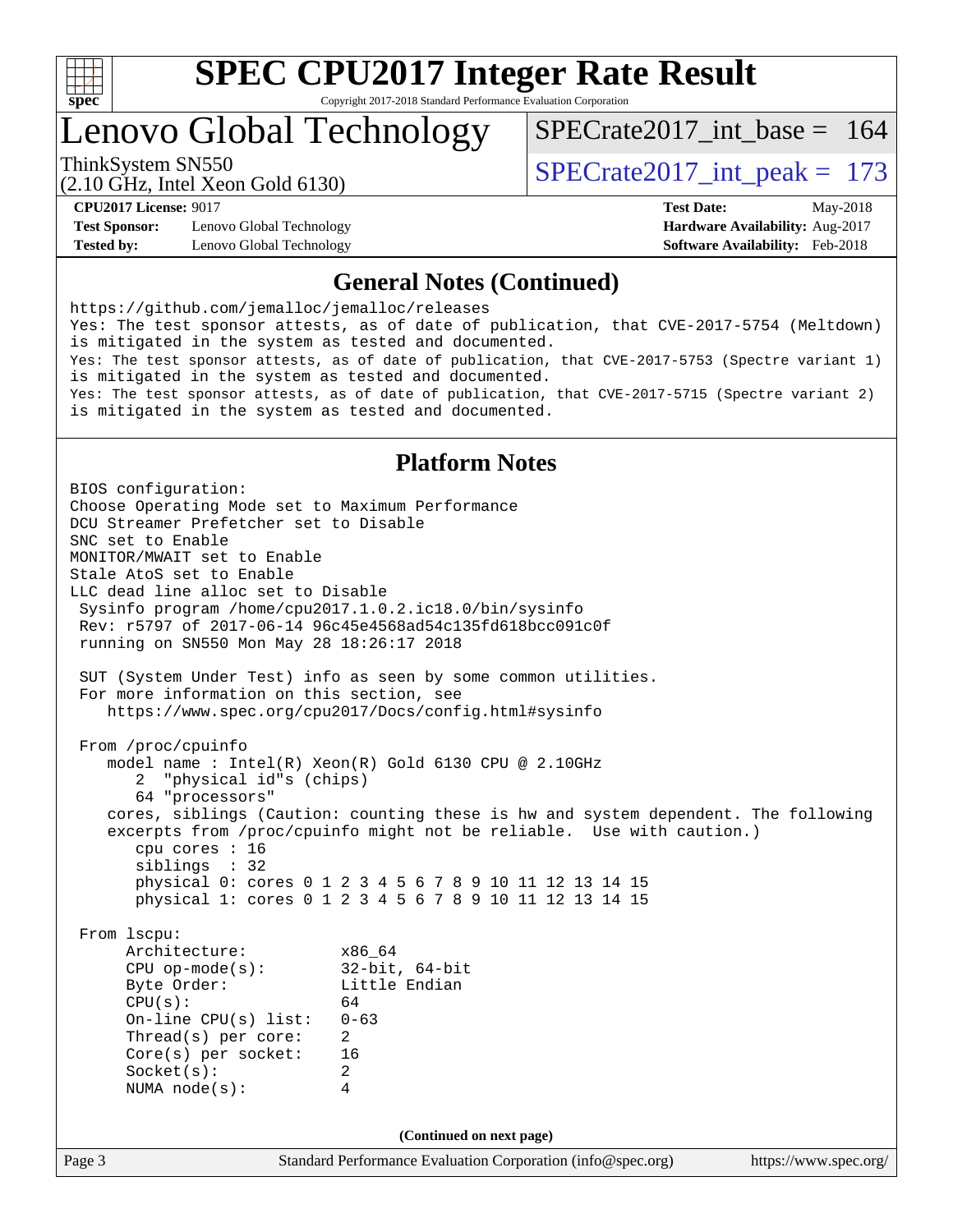

Lenovo Global Technology

[SPECrate2017\\_int\\_base =](http://www.spec.org/auto/cpu2017/Docs/result-fields.html#SPECrate2017intbase) 164

(2.10 GHz, Intel Xeon Gold 6130)

ThinkSystem SN550<br>(2.10 GHz, Intel Xeon Gold 6130) [SPECrate2017\\_int\\_peak =](http://www.spec.org/auto/cpu2017/Docs/result-fields.html#SPECrate2017intpeak) 173

**[CPU2017 License:](http://www.spec.org/auto/cpu2017/Docs/result-fields.html#CPU2017License)** 9017 **[Test Date:](http://www.spec.org/auto/cpu2017/Docs/result-fields.html#TestDate)** May-2018

**[Test Sponsor:](http://www.spec.org/auto/cpu2017/Docs/result-fields.html#TestSponsor)** Lenovo Global Technology **[Hardware Availability:](http://www.spec.org/auto/cpu2017/Docs/result-fields.html#HardwareAvailability)** Aug-2017 **[Tested by:](http://www.spec.org/auto/cpu2017/Docs/result-fields.html#Testedby)** Lenovo Global Technology **[Software Availability:](http://www.spec.org/auto/cpu2017/Docs/result-fields.html#SoftwareAvailability)** Feb-2018

#### **[Platform Notes \(Continued\)](http://www.spec.org/auto/cpu2017/Docs/result-fields.html#PlatformNotes)**

| Vendor ID:                                          | GenuineIntel                                                                         |
|-----------------------------------------------------|--------------------------------------------------------------------------------------|
| CPU family:                                         | 6                                                                                    |
| Model:                                              | 85                                                                                   |
| Model name:                                         | $Intel(R)$ Xeon $(R)$ Gold 6130 CPU @ 2.10GHz                                        |
| Stepping:                                           | $\overline{4}$                                                                       |
| CPU MHz:                                            | 2095.076                                                                             |
| BogoMIPS:                                           | 4190.15                                                                              |
| Virtualization:                                     | $VT - x$                                                                             |
| L1d cache:                                          | 32K                                                                                  |
| Lli cache:                                          | 32K                                                                                  |
| L2 cache:                                           | 1024K                                                                                |
| L3 cache:                                           | 22528K                                                                               |
| NUMA node0 CPU(s):                                  | $0-3, 8-11, 32-35, 40-43$                                                            |
| NUMA $node1$ $CPU(s):$                              | $4-7, 12-15, 36-39, 44-47$                                                           |
| NUMA $node2$ $CPU(s):$                              | 16-19, 24-27, 48-51, 56-59                                                           |
| NUMA $node3$ $CPU(s)$ :                             | $20 - 23, 28 - 31, 52 - 55, 60 - 63$                                                 |
| Flags:                                              | fpu vme de pse tsc msr pae mce cx8 apic sep mtrr pge mca cmov                        |
|                                                     | pat pse36 clflush dts acpi mmx fxsr sse sse2 ss ht tm pbe syscall nx pdpelgb rdtscp  |
|                                                     | lm constant_tsc art arch_perfmon pebs bts rep_good nopl xtopology nonstop_tsc        |
|                                                     | aperfmperf eagerfpu pni pclmulqdq dtes64 monitor ds_cpl vmx smx est tm2 ssse3 sdbg   |
|                                                     | fma cx16 xtpr pdcm pcid dca sse4_1 sse4_2 x2apic movbe popcnt tsc_deadline_timer aes |
|                                                     | xsave avx f16c rdrand lahf_lm abm 3dnowprefetch ida arat epb invpcid_single pln pts  |
|                                                     | dtherm intel_pt rsb_ctxsw spec_ctrl retpoline kaiser tpr_shadow vnmi flexpriority    |
|                                                     | ept vpid fsgsbase tsc_adjust bmil hle avx2 smep bmi2 erms invpcid rtm cqm mpx        |
|                                                     | avx512f avx512dq rdseed adx smap clflushopt clwb avx512cd avx512bw avx512vl xsaveopt |
| xsavec xgetbvl cqm_llc cqm_occup_llc                |                                                                                      |
|                                                     |                                                                                      |
| /proc/cpuinfo cache data<br>cache size : $22528$ KB |                                                                                      |
|                                                     |                                                                                      |
|                                                     | From numactl --hardware WARNING: a numactl 'node' might or might not correspond to a |
| physical chip.                                      |                                                                                      |
| $available: 4 nodes (0-3)$                          |                                                                                      |
|                                                     | node 0 cpus: 0 1 2 3 8 9 10 11 32 33 34 35 40 41 42 43                               |
| node 0 size: 193124 MB                              |                                                                                      |
| node 0 free: 192801 MB                              |                                                                                      |
|                                                     | node 1 cpus: 4 5 6 7 12 13 14 15 36 37 38 39 44 45 46 47                             |
| node 1 size: 193521 MB                              |                                                                                      |
| node 1 free: 193254 MB                              |                                                                                      |
|                                                     |                                                                                      |
| node 2 size: 193521 MB                              | node 2 cpus: 16 17 18 19 24 25 26 27 48 49 50 51 56 57 58 59                         |
|                                                     |                                                                                      |

 node 2 free: 193248 MB node 3 cpus: 20 21 22 23 28 29 30 31 52 53 54 55 60 61 62 63 node 3 size: 193518 MB

 node 3 free: 193170 MB node distances: node 0 1 2 3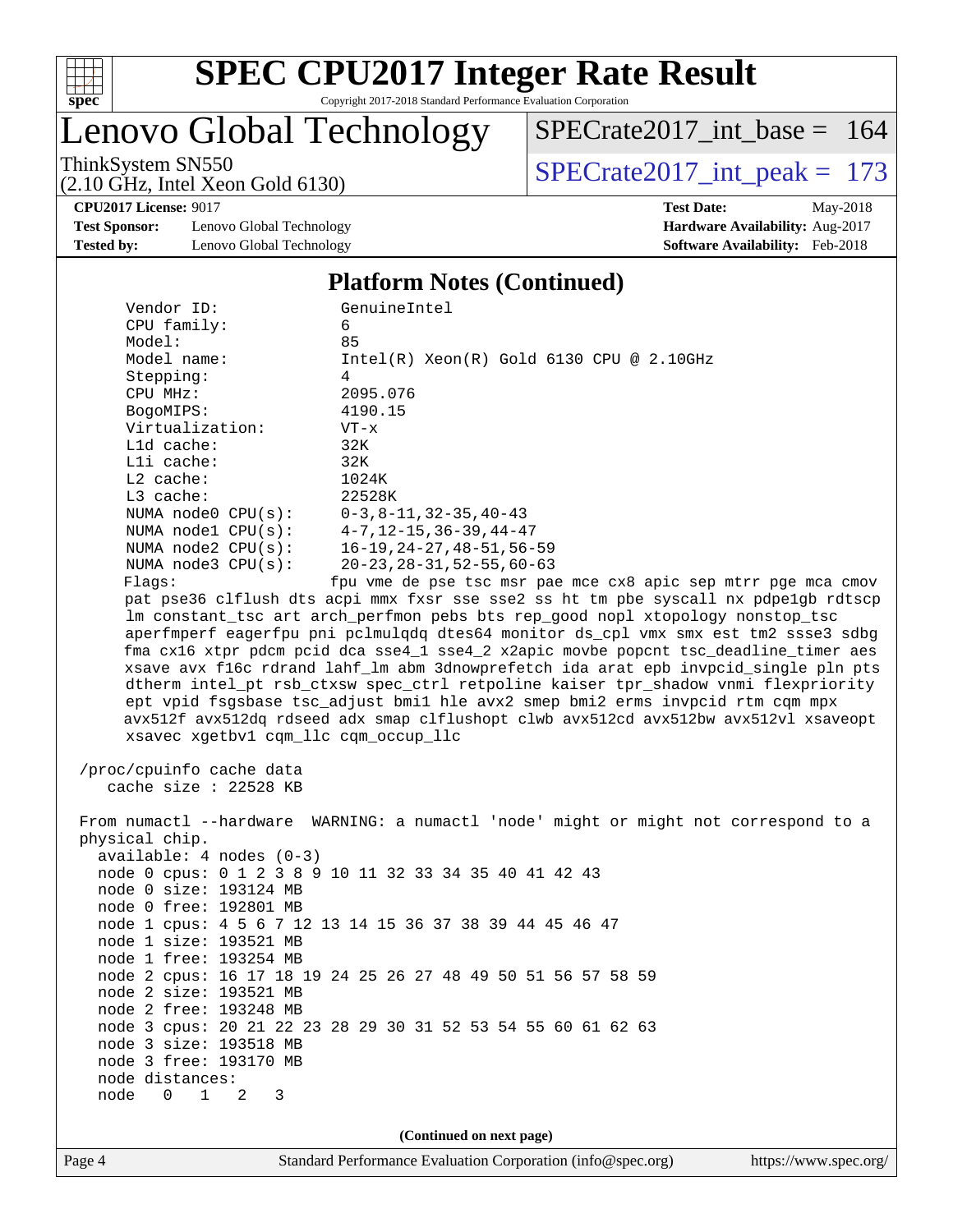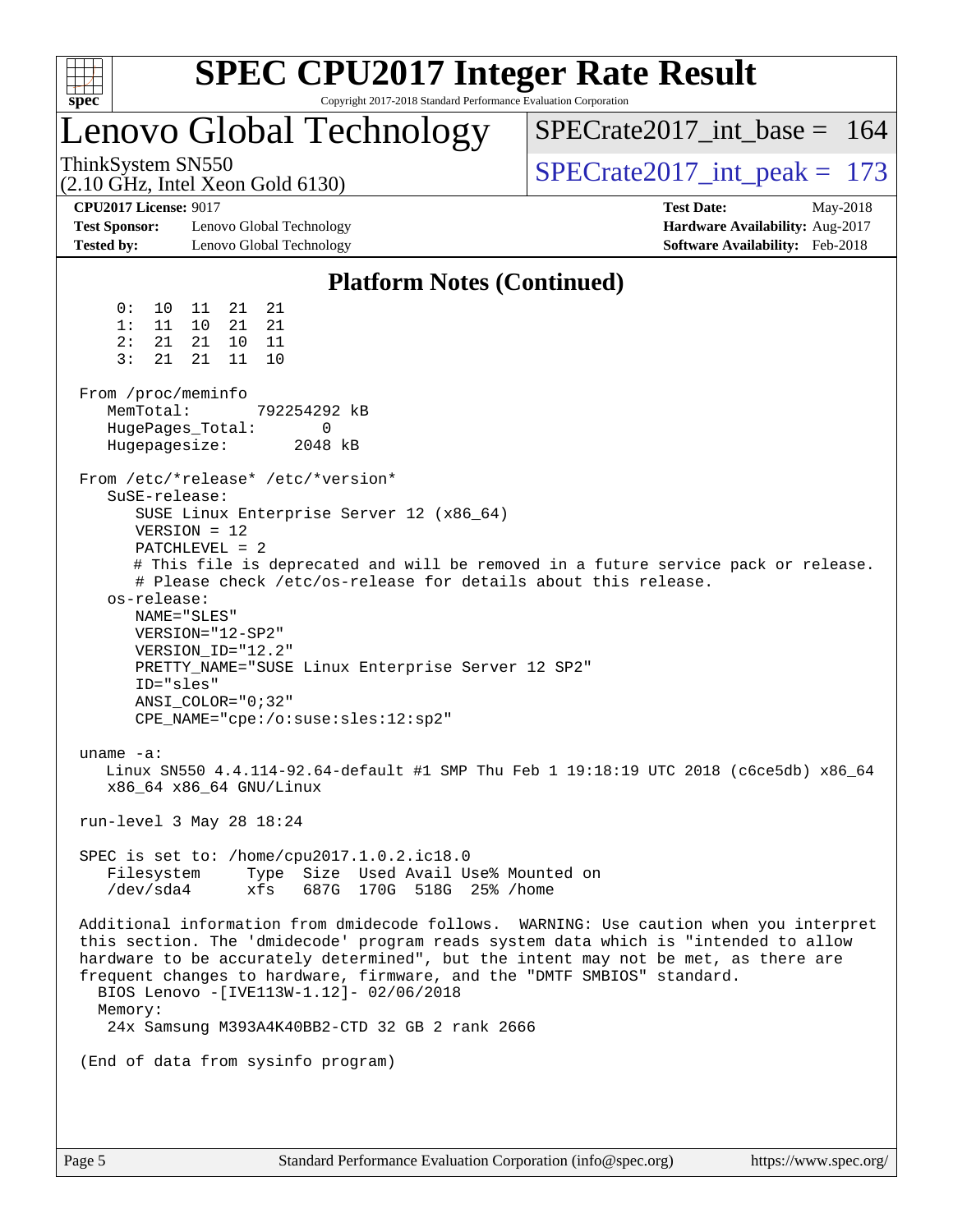

# **[SPEC CPU2017 Integer Rate Result](http://www.spec.org/auto/cpu2017/Docs/result-fields.html#SPECCPU2017IntegerRateResult)**

Copyright 2017-2018 Standard Performance Evaluation Corporation

## Lenovo Global Technology

[SPECrate2017\\_int\\_base =](http://www.spec.org/auto/cpu2017/Docs/result-fields.html#SPECrate2017intbase) 164

(2.10 GHz, Intel Xeon Gold 6130)

ThinkSystem SN550<br>  $(2.10 \text{ GHz})$  Intel Xeon Gold 6130)

**[Test Sponsor:](http://www.spec.org/auto/cpu2017/Docs/result-fields.html#TestSponsor)** Lenovo Global Technology **[Hardware Availability:](http://www.spec.org/auto/cpu2017/Docs/result-fields.html#HardwareAvailability)** Aug-2017 **[Tested by:](http://www.spec.org/auto/cpu2017/Docs/result-fields.html#Testedby)** Lenovo Global Technology **[Software Availability:](http://www.spec.org/auto/cpu2017/Docs/result-fields.html#SoftwareAvailability)** Feb-2018

**[CPU2017 License:](http://www.spec.org/auto/cpu2017/Docs/result-fields.html#CPU2017License)** 9017 **[Test Date:](http://www.spec.org/auto/cpu2017/Docs/result-fields.html#TestDate)** May-2018

#### **[Compiler Version Notes](http://www.spec.org/auto/cpu2017/Docs/result-fields.html#CompilerVersionNotes)**

| 500.perlbench $r(base)$ 502.qcc $r(base)$ 505.mcf $r(base, peak)$<br><sub>CC</sub><br>525.x264_r(base, peak) 557.xz_r(base, peak) |
|-----------------------------------------------------------------------------------------------------------------------------------|
| icc (ICC) 18.0.0 20170811<br>Copyright (C) 1985-2017 Intel Corporation. All rights reserved.                                      |
| 500.perlbench_r(peak) 502.gcc_r(peak)<br>CC                                                                                       |
| icc (ICC) 18.0.0 20170811<br>Copyright (C) 1985-2017 Intel Corporation. All rights reserved.                                      |
| CXXC 520.omnetpp_r(base) 523.xalancbmk_r(base) 531.deepsjeng_r(base)<br>$541.$ leela $r(base)$                                    |
| icpc (ICC) 18.0.0 20170811<br>Copyright (C) 1985-2017 Intel Corporation. All rights reserved.                                     |
| CXXC 520.omnetpp_r(peak) 523.xalancbmk_r(peak) 531.deepsjeng_r(peak)<br>$541.$ leela r(peak)                                      |
| icpc (ICC) 18.0.0 20170811<br>Copyright (C) 1985-2017 Intel Corporation. All rights reserved.                                     |
| 548.exchange2_r(base, peak)<br>FC                                                                                                 |
| ifort (IFORT) 18.0.0 20170811<br>Copyright (C) 1985-2017 Intel Corporation. All rights reserved.                                  |

## **[Base Compiler Invocation](http://www.spec.org/auto/cpu2017/Docs/result-fields.html#BaseCompilerInvocation)**

[C benchmarks](http://www.spec.org/auto/cpu2017/Docs/result-fields.html#Cbenchmarks): [icc](http://www.spec.org/cpu2017/results/res2018q2/cpu2017-20180612-06968.flags.html#user_CCbase_intel_icc_18.0_66fc1ee009f7361af1fbd72ca7dcefbb700085f36577c54f309893dd4ec40d12360134090235512931783d35fd58c0460139e722d5067c5574d8eaf2b3e37e92)

[C++ benchmarks:](http://www.spec.org/auto/cpu2017/Docs/result-fields.html#CXXbenchmarks) [icpc](http://www.spec.org/cpu2017/results/res2018q2/cpu2017-20180612-06968.flags.html#user_CXXbase_intel_icpc_18.0_c510b6838c7f56d33e37e94d029a35b4a7bccf4766a728ee175e80a419847e808290a9b78be685c44ab727ea267ec2f070ec5dc83b407c0218cded6866a35d07)

**(Continued on next page)**

Page 6 Standard Performance Evaluation Corporation [\(info@spec.org\)](mailto:info@spec.org) <https://www.spec.org/>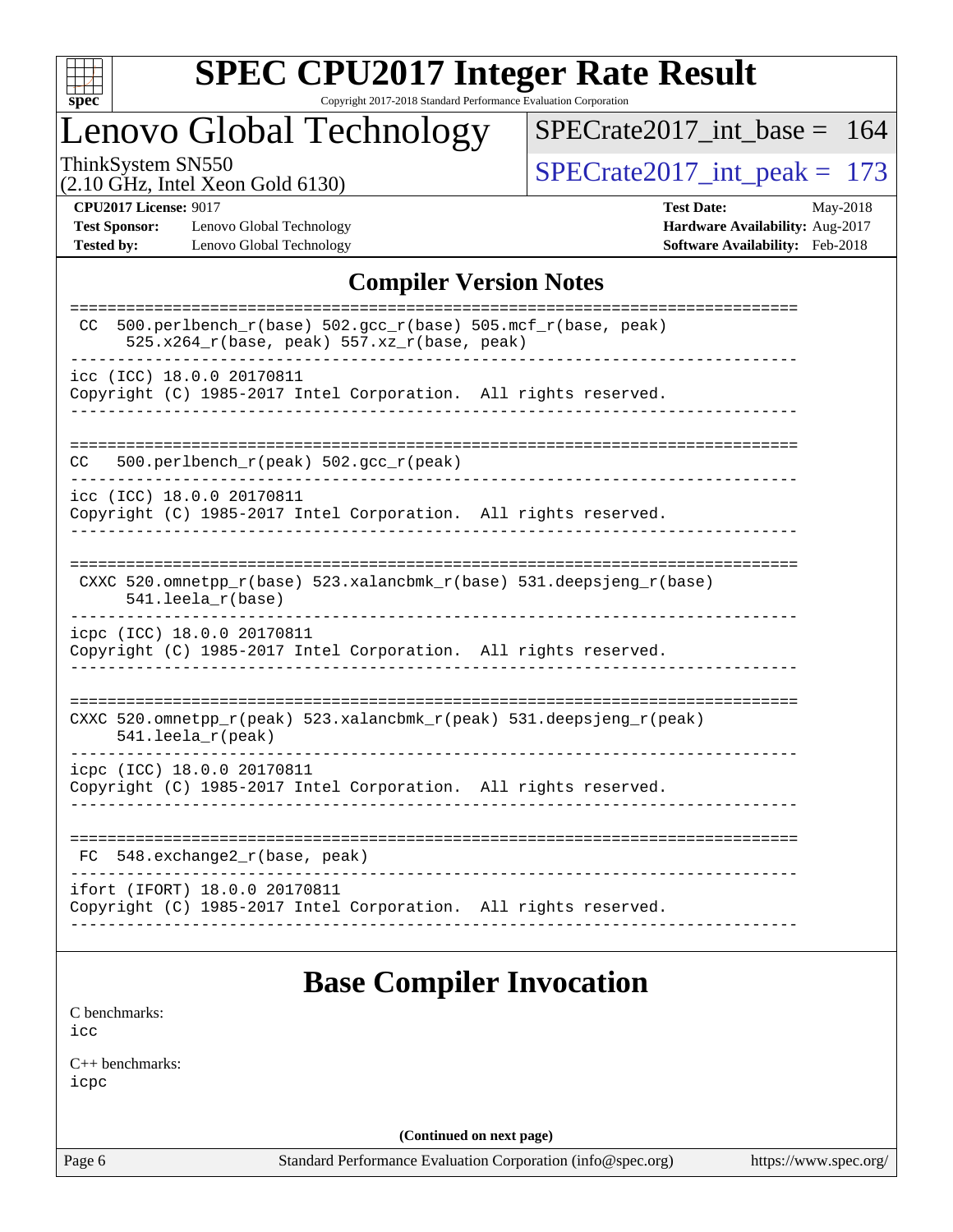

## Lenovo Global Technology

 $SPECrate2017\_int\_base = 164$ 

(2.10 GHz, Intel Xeon Gold 6130)

ThinkSystem SN550<br>  $\frac{173 \text{ N}}{210 \text{ GHz}}$  Intel Year Gald 6130)

**[Test Sponsor:](http://www.spec.org/auto/cpu2017/Docs/result-fields.html#TestSponsor)** Lenovo Global Technology **[Hardware Availability:](http://www.spec.org/auto/cpu2017/Docs/result-fields.html#HardwareAvailability)** Aug-2017 **[Tested by:](http://www.spec.org/auto/cpu2017/Docs/result-fields.html#Testedby)** Lenovo Global Technology **[Software Availability:](http://www.spec.org/auto/cpu2017/Docs/result-fields.html#SoftwareAvailability)** Feb-2018

**[CPU2017 License:](http://www.spec.org/auto/cpu2017/Docs/result-fields.html#CPU2017License)** 9017 **[Test Date:](http://www.spec.org/auto/cpu2017/Docs/result-fields.html#TestDate)** May-2018

## **[Base Compiler Invocation \(Continued\)](http://www.spec.org/auto/cpu2017/Docs/result-fields.html#BaseCompilerInvocation)**

[Fortran benchmarks](http://www.spec.org/auto/cpu2017/Docs/result-fields.html#Fortranbenchmarks): [ifort](http://www.spec.org/cpu2017/results/res2018q2/cpu2017-20180612-06968.flags.html#user_FCbase_intel_ifort_18.0_8111460550e3ca792625aed983ce982f94888b8b503583aa7ba2b8303487b4d8a21a13e7191a45c5fd58ff318f48f9492884d4413fa793fd88dd292cad7027ca)

**[Base Portability Flags](http://www.spec.org/auto/cpu2017/Docs/result-fields.html#BasePortabilityFlags)**

 500.perlbench\_r: [-DSPEC\\_LP64](http://www.spec.org/cpu2017/results/res2018q2/cpu2017-20180612-06968.flags.html#b500.perlbench_r_basePORTABILITY_DSPEC_LP64) [-DSPEC\\_LINUX\\_X64](http://www.spec.org/cpu2017/results/res2018q2/cpu2017-20180612-06968.flags.html#b500.perlbench_r_baseCPORTABILITY_DSPEC_LINUX_X64) 502.gcc\_r: [-DSPEC\\_LP64](http://www.spec.org/cpu2017/results/res2018q2/cpu2017-20180612-06968.flags.html#suite_basePORTABILITY502_gcc_r_DSPEC_LP64) 505.mcf\_r: [-DSPEC\\_LP64](http://www.spec.org/cpu2017/results/res2018q2/cpu2017-20180612-06968.flags.html#suite_basePORTABILITY505_mcf_r_DSPEC_LP64) 520.omnetpp\_r: [-DSPEC\\_LP64](http://www.spec.org/cpu2017/results/res2018q2/cpu2017-20180612-06968.flags.html#suite_basePORTABILITY520_omnetpp_r_DSPEC_LP64) 523.xalancbmk\_r: [-DSPEC\\_LP64](http://www.spec.org/cpu2017/results/res2018q2/cpu2017-20180612-06968.flags.html#suite_basePORTABILITY523_xalancbmk_r_DSPEC_LP64) [-DSPEC\\_LINUX](http://www.spec.org/cpu2017/results/res2018q2/cpu2017-20180612-06968.flags.html#b523.xalancbmk_r_baseCXXPORTABILITY_DSPEC_LINUX) 525.x264\_r: [-DSPEC\\_LP64](http://www.spec.org/cpu2017/results/res2018q2/cpu2017-20180612-06968.flags.html#suite_basePORTABILITY525_x264_r_DSPEC_LP64) 531.deepsjeng\_r: [-DSPEC\\_LP64](http://www.spec.org/cpu2017/results/res2018q2/cpu2017-20180612-06968.flags.html#suite_basePORTABILITY531_deepsjeng_r_DSPEC_LP64) 541.leela\_r: [-DSPEC\\_LP64](http://www.spec.org/cpu2017/results/res2018q2/cpu2017-20180612-06968.flags.html#suite_basePORTABILITY541_leela_r_DSPEC_LP64) 548.exchange2\_r: [-DSPEC\\_LP64](http://www.spec.org/cpu2017/results/res2018q2/cpu2017-20180612-06968.flags.html#suite_basePORTABILITY548_exchange2_r_DSPEC_LP64) 557.xz\_r: [-DSPEC\\_LP64](http://www.spec.org/cpu2017/results/res2018q2/cpu2017-20180612-06968.flags.html#suite_basePORTABILITY557_xz_r_DSPEC_LP64)

## **[Base Optimization Flags](http://www.spec.org/auto/cpu2017/Docs/result-fields.html#BaseOptimizationFlags)**

[C benchmarks](http://www.spec.org/auto/cpu2017/Docs/result-fields.html#Cbenchmarks):

[-Wl,-z,muldefs](http://www.spec.org/cpu2017/results/res2018q2/cpu2017-20180612-06968.flags.html#user_CCbase_link_force_multiple1_b4cbdb97b34bdee9ceefcfe54f4c8ea74255f0b02a4b23e853cdb0e18eb4525ac79b5a88067c842dd0ee6996c24547a27a4b99331201badda8798ef8a743f577) [-xCORE-AVX2](http://www.spec.org/cpu2017/results/res2018q2/cpu2017-20180612-06968.flags.html#user_CCbase_f-xCORE-AVX2) [-ipo](http://www.spec.org/cpu2017/results/res2018q2/cpu2017-20180612-06968.flags.html#user_CCbase_f-ipo) [-O3](http://www.spec.org/cpu2017/results/res2018q2/cpu2017-20180612-06968.flags.html#user_CCbase_f-O3) [-no-prec-div](http://www.spec.org/cpu2017/results/res2018q2/cpu2017-20180612-06968.flags.html#user_CCbase_f-no-prec-div) [-qopt-mem-layout-trans=3](http://www.spec.org/cpu2017/results/res2018q2/cpu2017-20180612-06968.flags.html#user_CCbase_f-qopt-mem-layout-trans_de80db37974c74b1f0e20d883f0b675c88c3b01e9d123adea9b28688d64333345fb62bc4a798493513fdb68f60282f9a726aa07f478b2f7113531aecce732043) [-L/usr/local/je5.0.1-64/lib](http://www.spec.org/cpu2017/results/res2018q2/cpu2017-20180612-06968.flags.html#user_CCbase_jemalloc_link_path64_4b10a636b7bce113509b17f3bd0d6226c5fb2346b9178c2d0232c14f04ab830f976640479e5c33dc2bcbbdad86ecfb6634cbbd4418746f06f368b512fced5394) [-ljemalloc](http://www.spec.org/cpu2017/results/res2018q2/cpu2017-20180612-06968.flags.html#user_CCbase_jemalloc_link_lib_d1249b907c500fa1c0672f44f562e3d0f79738ae9e3c4a9c376d49f265a04b9c99b167ecedbf6711b3085be911c67ff61f150a17b3472be731631ba4d0471706)

[C++ benchmarks:](http://www.spec.org/auto/cpu2017/Docs/result-fields.html#CXXbenchmarks)

[-Wl,-z,muldefs](http://www.spec.org/cpu2017/results/res2018q2/cpu2017-20180612-06968.flags.html#user_CXXbase_link_force_multiple1_b4cbdb97b34bdee9ceefcfe54f4c8ea74255f0b02a4b23e853cdb0e18eb4525ac79b5a88067c842dd0ee6996c24547a27a4b99331201badda8798ef8a743f577) [-xCORE-AVX2](http://www.spec.org/cpu2017/results/res2018q2/cpu2017-20180612-06968.flags.html#user_CXXbase_f-xCORE-AVX2) [-ipo](http://www.spec.org/cpu2017/results/res2018q2/cpu2017-20180612-06968.flags.html#user_CXXbase_f-ipo) [-O3](http://www.spec.org/cpu2017/results/res2018q2/cpu2017-20180612-06968.flags.html#user_CXXbase_f-O3) [-no-prec-div](http://www.spec.org/cpu2017/results/res2018q2/cpu2017-20180612-06968.flags.html#user_CXXbase_f-no-prec-div) [-qopt-mem-layout-trans=3](http://www.spec.org/cpu2017/results/res2018q2/cpu2017-20180612-06968.flags.html#user_CXXbase_f-qopt-mem-layout-trans_de80db37974c74b1f0e20d883f0b675c88c3b01e9d123adea9b28688d64333345fb62bc4a798493513fdb68f60282f9a726aa07f478b2f7113531aecce732043) [-L/usr/local/je5.0.1-64/lib](http://www.spec.org/cpu2017/results/res2018q2/cpu2017-20180612-06968.flags.html#user_CXXbase_jemalloc_link_path64_4b10a636b7bce113509b17f3bd0d6226c5fb2346b9178c2d0232c14f04ab830f976640479e5c33dc2bcbbdad86ecfb6634cbbd4418746f06f368b512fced5394) [-ljemalloc](http://www.spec.org/cpu2017/results/res2018q2/cpu2017-20180612-06968.flags.html#user_CXXbase_jemalloc_link_lib_d1249b907c500fa1c0672f44f562e3d0f79738ae9e3c4a9c376d49f265a04b9c99b167ecedbf6711b3085be911c67ff61f150a17b3472be731631ba4d0471706)

[Fortran benchmarks](http://www.spec.org/auto/cpu2017/Docs/result-fields.html#Fortranbenchmarks):

[-Wl,-z,muldefs](http://www.spec.org/cpu2017/results/res2018q2/cpu2017-20180612-06968.flags.html#user_FCbase_link_force_multiple1_b4cbdb97b34bdee9ceefcfe54f4c8ea74255f0b02a4b23e853cdb0e18eb4525ac79b5a88067c842dd0ee6996c24547a27a4b99331201badda8798ef8a743f577) [-xCORE-AVX2](http://www.spec.org/cpu2017/results/res2018q2/cpu2017-20180612-06968.flags.html#user_FCbase_f-xCORE-AVX2) [-ipo](http://www.spec.org/cpu2017/results/res2018q2/cpu2017-20180612-06968.flags.html#user_FCbase_f-ipo) [-O3](http://www.spec.org/cpu2017/results/res2018q2/cpu2017-20180612-06968.flags.html#user_FCbase_f-O3) [-no-prec-div](http://www.spec.org/cpu2017/results/res2018q2/cpu2017-20180612-06968.flags.html#user_FCbase_f-no-prec-div) [-qopt-mem-layout-trans=3](http://www.spec.org/cpu2017/results/res2018q2/cpu2017-20180612-06968.flags.html#user_FCbase_f-qopt-mem-layout-trans_de80db37974c74b1f0e20d883f0b675c88c3b01e9d123adea9b28688d64333345fb62bc4a798493513fdb68f60282f9a726aa07f478b2f7113531aecce732043) [-nostandard-realloc-lhs](http://www.spec.org/cpu2017/results/res2018q2/cpu2017-20180612-06968.flags.html#user_FCbase_f_2003_std_realloc_82b4557e90729c0f113870c07e44d33d6f5a304b4f63d4c15d2d0f1fab99f5daaed73bdb9275d9ae411527f28b936061aa8b9c8f2d63842963b95c9dd6426b8a) [-align array32byte](http://www.spec.org/cpu2017/results/res2018q2/cpu2017-20180612-06968.flags.html#user_FCbase_align_array32byte_b982fe038af199962ba9a80c053b8342c548c85b40b8e86eb3cc33dee0d7986a4af373ac2d51c3f7cf710a18d62fdce2948f201cd044323541f22fc0fffc51b6) [-L/usr/local/je5.0.1-64/lib](http://www.spec.org/cpu2017/results/res2018q2/cpu2017-20180612-06968.flags.html#user_FCbase_jemalloc_link_path64_4b10a636b7bce113509b17f3bd0d6226c5fb2346b9178c2d0232c14f04ab830f976640479e5c33dc2bcbbdad86ecfb6634cbbd4418746f06f368b512fced5394) [-ljemalloc](http://www.spec.org/cpu2017/results/res2018q2/cpu2017-20180612-06968.flags.html#user_FCbase_jemalloc_link_lib_d1249b907c500fa1c0672f44f562e3d0f79738ae9e3c4a9c376d49f265a04b9c99b167ecedbf6711b3085be911c67ff61f150a17b3472be731631ba4d0471706)

## **[Base Other Flags](http://www.spec.org/auto/cpu2017/Docs/result-fields.html#BaseOtherFlags)**

[C benchmarks](http://www.spec.org/auto/cpu2017/Docs/result-fields.html#Cbenchmarks):  $-m64 - std= c11$  $-m64 - std= c11$ 

[C++ benchmarks:](http://www.spec.org/auto/cpu2017/Docs/result-fields.html#CXXbenchmarks)  $-m64$ 

**(Continued on next page)**

Page 7 Standard Performance Evaluation Corporation [\(info@spec.org\)](mailto:info@spec.org) <https://www.spec.org/>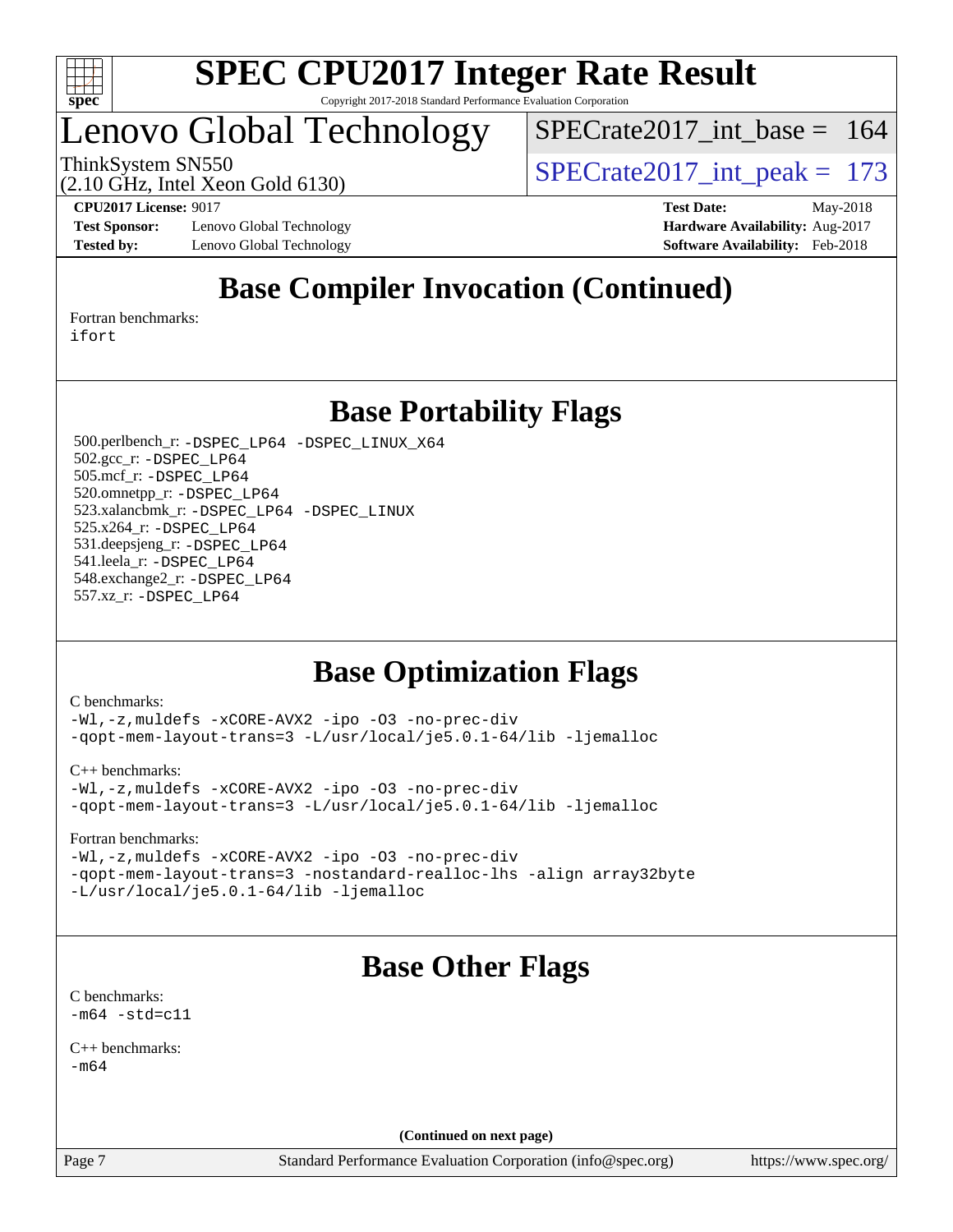

## Lenovo Global Technology

[SPECrate2017\\_int\\_base =](http://www.spec.org/auto/cpu2017/Docs/result-fields.html#SPECrate2017intbase) 164

(2.10 GHz, Intel Xeon Gold 6130)

ThinkSystem SN550<br>  $\angle Q$  10 GHz, Intel Year Gold 6130

**[Test Sponsor:](http://www.spec.org/auto/cpu2017/Docs/result-fields.html#TestSponsor)** Lenovo Global Technology **[Hardware Availability:](http://www.spec.org/auto/cpu2017/Docs/result-fields.html#HardwareAvailability)** Aug-2017 **[Tested by:](http://www.spec.org/auto/cpu2017/Docs/result-fields.html#Testedby)** Lenovo Global Technology **[Software Availability:](http://www.spec.org/auto/cpu2017/Docs/result-fields.html#SoftwareAvailability)** Feb-2018

**[CPU2017 License:](http://www.spec.org/auto/cpu2017/Docs/result-fields.html#CPU2017License)** 9017 **[Test Date:](http://www.spec.org/auto/cpu2017/Docs/result-fields.html#TestDate)** May-2018

## **[Base Other Flags \(Continued\)](http://www.spec.org/auto/cpu2017/Docs/result-fields.html#BaseOtherFlags)**

[Fortran benchmarks](http://www.spec.org/auto/cpu2017/Docs/result-fields.html#Fortranbenchmarks):

[-m64](http://www.spec.org/cpu2017/results/res2018q2/cpu2017-20180612-06968.flags.html#user_FCbase_intel_intel64_18.0_af43caccfc8ded86e7699f2159af6efc7655f51387b94da716254467f3c01020a5059329e2569e4053f409e7c9202a7efc638f7a6d1ffb3f52dea4a3e31d82ab)

### **[Peak Compiler Invocation](http://www.spec.org/auto/cpu2017/Docs/result-fields.html#PeakCompilerInvocation)**

[C benchmarks](http://www.spec.org/auto/cpu2017/Docs/result-fields.html#Cbenchmarks):  $i$ cc

[C++ benchmarks:](http://www.spec.org/auto/cpu2017/Docs/result-fields.html#CXXbenchmarks) [icpc](http://www.spec.org/cpu2017/results/res2018q2/cpu2017-20180612-06968.flags.html#user_CXXpeak_intel_icpc_18.0_c510b6838c7f56d33e37e94d029a35b4a7bccf4766a728ee175e80a419847e808290a9b78be685c44ab727ea267ec2f070ec5dc83b407c0218cded6866a35d07)

[Fortran benchmarks](http://www.spec.org/auto/cpu2017/Docs/result-fields.html#Fortranbenchmarks): [ifort](http://www.spec.org/cpu2017/results/res2018q2/cpu2017-20180612-06968.flags.html#user_FCpeak_intel_ifort_18.0_8111460550e3ca792625aed983ce982f94888b8b503583aa7ba2b8303487b4d8a21a13e7191a45c5fd58ff318f48f9492884d4413fa793fd88dd292cad7027ca)

## **[Peak Portability Flags](http://www.spec.org/auto/cpu2017/Docs/result-fields.html#PeakPortabilityFlags)**

 500.perlbench\_r: [-DSPEC\\_LP64](http://www.spec.org/cpu2017/results/res2018q2/cpu2017-20180612-06968.flags.html#b500.perlbench_r_peakPORTABILITY_DSPEC_LP64) [-DSPEC\\_LINUX\\_X64](http://www.spec.org/cpu2017/results/res2018q2/cpu2017-20180612-06968.flags.html#b500.perlbench_r_peakCPORTABILITY_DSPEC_LINUX_X64) 502.gcc\_r: [-D\\_FILE\\_OFFSET\\_BITS=64](http://www.spec.org/cpu2017/results/res2018q2/cpu2017-20180612-06968.flags.html#user_peakPORTABILITY502_gcc_r_file_offset_bits_64_5ae949a99b284ddf4e95728d47cb0843d81b2eb0e18bdfe74bbf0f61d0b064f4bda2f10ea5eb90e1dcab0e84dbc592acfc5018bc955c18609f94ddb8d550002c) 505.mcf\_r: [-DSPEC\\_LP64](http://www.spec.org/cpu2017/results/res2018q2/cpu2017-20180612-06968.flags.html#suite_peakPORTABILITY505_mcf_r_DSPEC_LP64) 520.omnetpp\_r: [-DSPEC\\_LP64](http://www.spec.org/cpu2017/results/res2018q2/cpu2017-20180612-06968.flags.html#suite_peakPORTABILITY520_omnetpp_r_DSPEC_LP64) 523.xalancbmk\_r: [-D\\_FILE\\_OFFSET\\_BITS=64](http://www.spec.org/cpu2017/results/res2018q2/cpu2017-20180612-06968.flags.html#user_peakPORTABILITY523_xalancbmk_r_file_offset_bits_64_5ae949a99b284ddf4e95728d47cb0843d81b2eb0e18bdfe74bbf0f61d0b064f4bda2f10ea5eb90e1dcab0e84dbc592acfc5018bc955c18609f94ddb8d550002c) [-DSPEC\\_LINUX](http://www.spec.org/cpu2017/results/res2018q2/cpu2017-20180612-06968.flags.html#b523.xalancbmk_r_peakCXXPORTABILITY_DSPEC_LINUX) 525.x264\_r: [-DSPEC\\_LP64](http://www.spec.org/cpu2017/results/res2018q2/cpu2017-20180612-06968.flags.html#suite_peakPORTABILITY525_x264_r_DSPEC_LP64) 531.deepsjeng\_r: [-DSPEC\\_LP64](http://www.spec.org/cpu2017/results/res2018q2/cpu2017-20180612-06968.flags.html#suite_peakPORTABILITY531_deepsjeng_r_DSPEC_LP64) 541.leela\_r: [-DSPEC\\_LP64](http://www.spec.org/cpu2017/results/res2018q2/cpu2017-20180612-06968.flags.html#suite_peakPORTABILITY541_leela_r_DSPEC_LP64) 548.exchange2\_r: [-DSPEC\\_LP64](http://www.spec.org/cpu2017/results/res2018q2/cpu2017-20180612-06968.flags.html#suite_peakPORTABILITY548_exchange2_r_DSPEC_LP64) 557.xz\_r: [-DSPEC\\_LP64](http://www.spec.org/cpu2017/results/res2018q2/cpu2017-20180612-06968.flags.html#suite_peakPORTABILITY557_xz_r_DSPEC_LP64)

## **[Peak Optimization Flags](http://www.spec.org/auto/cpu2017/Docs/result-fields.html#PeakOptimizationFlags)**

[C benchmarks](http://www.spec.org/auto/cpu2017/Docs/result-fields.html#Cbenchmarks):

 500.perlbench\_r: [-Wl,-z,muldefs](http://www.spec.org/cpu2017/results/res2018q2/cpu2017-20180612-06968.flags.html#user_peakEXTRA_LDFLAGS500_perlbench_r_link_force_multiple1_b4cbdb97b34bdee9ceefcfe54f4c8ea74255f0b02a4b23e853cdb0e18eb4525ac79b5a88067c842dd0ee6996c24547a27a4b99331201badda8798ef8a743f577) [-prof-gen](http://www.spec.org/cpu2017/results/res2018q2/cpu2017-20180612-06968.flags.html#user_peakPASS1_CFLAGSPASS1_LDFLAGS500_perlbench_r_prof_gen_5aa4926d6013ddb2a31985c654b3eb18169fc0c6952a63635c234f711e6e63dd76e94ad52365559451ec499a2cdb89e4dc58ba4c67ef54ca681ffbe1461d6b36)(pass 1) [-prof-use](http://www.spec.org/cpu2017/results/res2018q2/cpu2017-20180612-06968.flags.html#user_peakPASS2_CFLAGSPASS2_LDFLAGS500_perlbench_r_prof_use_1a21ceae95f36a2b53c25747139a6c16ca95bd9def2a207b4f0849963b97e94f5260e30a0c64f4bb623698870e679ca08317ef8150905d41bd88c6f78df73f19)(pass 2) [-ipo](http://www.spec.org/cpu2017/results/res2018q2/cpu2017-20180612-06968.flags.html#user_peakPASS1_COPTIMIZEPASS2_COPTIMIZE500_perlbench_r_f-ipo) [-xCORE-AVX2](http://www.spec.org/cpu2017/results/res2018q2/cpu2017-20180612-06968.flags.html#user_peakPASS2_COPTIMIZE500_perlbench_r_f-xCORE-AVX2) [-O3](http://www.spec.org/cpu2017/results/res2018q2/cpu2017-20180612-06968.flags.html#user_peakPASS1_COPTIMIZEPASS2_COPTIMIZE500_perlbench_r_f-O3) [-no-prec-div](http://www.spec.org/cpu2017/results/res2018q2/cpu2017-20180612-06968.flags.html#user_peakPASS1_COPTIMIZEPASS2_COPTIMIZE500_perlbench_r_f-no-prec-div) [-qopt-mem-layout-trans=3](http://www.spec.org/cpu2017/results/res2018q2/cpu2017-20180612-06968.flags.html#user_peakPASS1_COPTIMIZEPASS2_COPTIMIZE500_perlbench_r_f-qopt-mem-layout-trans_de80db37974c74b1f0e20d883f0b675c88c3b01e9d123adea9b28688d64333345fb62bc4a798493513fdb68f60282f9a726aa07f478b2f7113531aecce732043) [-fno-strict-overflow](http://www.spec.org/cpu2017/results/res2018q2/cpu2017-20180612-06968.flags.html#user_peakEXTRA_OPTIMIZE500_perlbench_r_f-fno-strict-overflow) [-L/usr/local/je5.0.1-64/lib](http://www.spec.org/cpu2017/results/res2018q2/cpu2017-20180612-06968.flags.html#user_peakEXTRA_LIBS500_perlbench_r_jemalloc_link_path64_4b10a636b7bce113509b17f3bd0d6226c5fb2346b9178c2d0232c14f04ab830f976640479e5c33dc2bcbbdad86ecfb6634cbbd4418746f06f368b512fced5394) [-ljemalloc](http://www.spec.org/cpu2017/results/res2018q2/cpu2017-20180612-06968.flags.html#user_peakEXTRA_LIBS500_perlbench_r_jemalloc_link_lib_d1249b907c500fa1c0672f44f562e3d0f79738ae9e3c4a9c376d49f265a04b9c99b167ecedbf6711b3085be911c67ff61f150a17b3472be731631ba4d0471706)

```
 502.gcc_r: -L/opt/intel/compilers_and_libraries_2018/linux/lib/ia32
-Wl,-z,muldefs -prof-gen(pass 1) -prof-use(pass 2) -ipo
-xCORE-AVX2 -O3 -no-prec-div -qopt-mem-layout-trans=3
-L/usr/local/je5.0.1-32/lib -ljemalloc
```

| Page 8 | Standard Performance Evaluation Corporation (info@spec.org) | https://www.spec.org/ |
|--------|-------------------------------------------------------------|-----------------------|
|--------|-------------------------------------------------------------|-----------------------|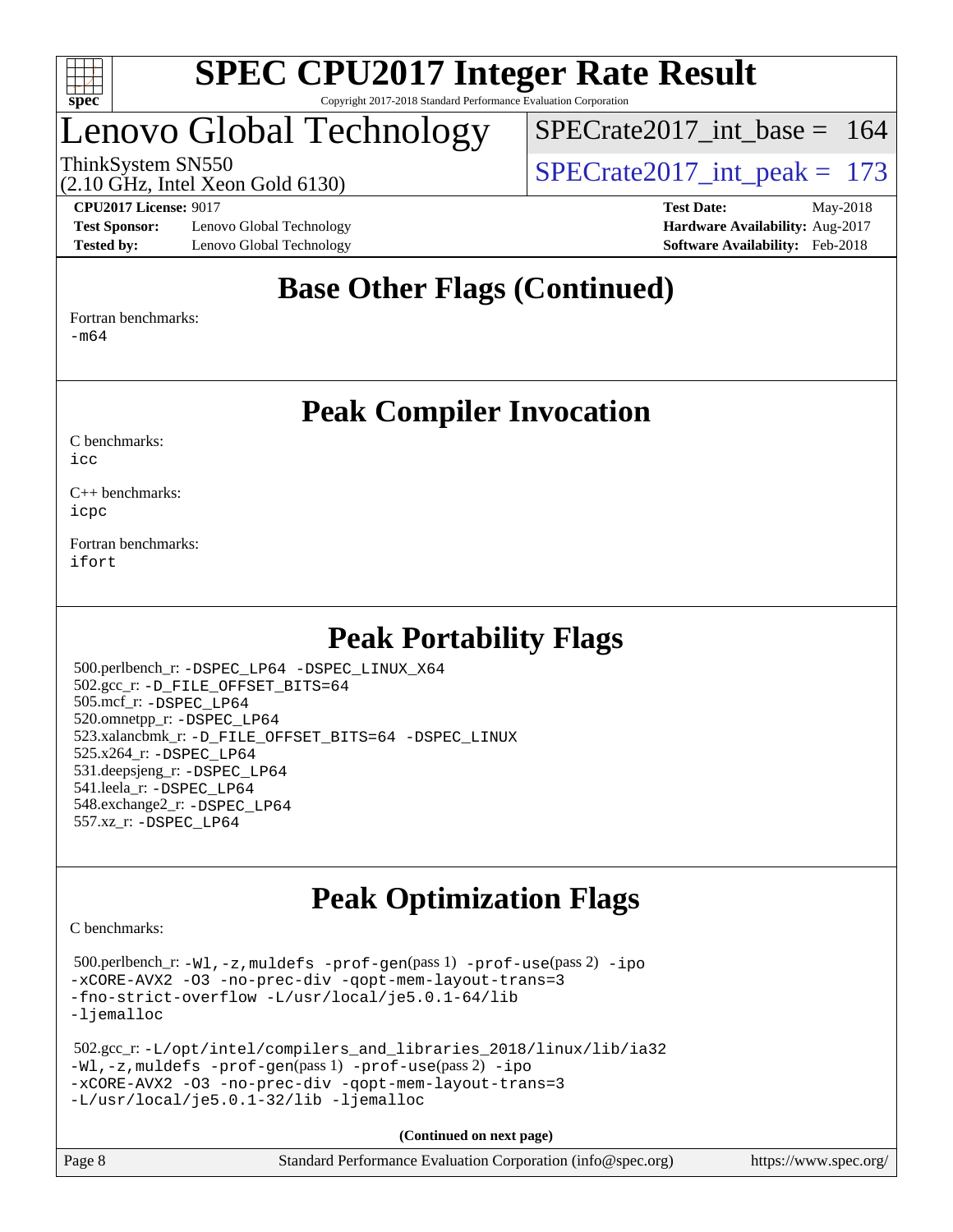

## Lenovo Global Technology

 $SPECrate2017\_int\_base = 164$ 

(2.10 GHz, Intel Xeon Gold 6130)

ThinkSystem SN550<br>  $\angle Q$  10 GHz, Intel Year Gold 6130

**[Test Sponsor:](http://www.spec.org/auto/cpu2017/Docs/result-fields.html#TestSponsor)** Lenovo Global Technology **[Hardware Availability:](http://www.spec.org/auto/cpu2017/Docs/result-fields.html#HardwareAvailability)** Aug-2017 **[Tested by:](http://www.spec.org/auto/cpu2017/Docs/result-fields.html#Testedby)** Lenovo Global Technology **[Software Availability:](http://www.spec.org/auto/cpu2017/Docs/result-fields.html#SoftwareAvailability)** Feb-2018

**[CPU2017 License:](http://www.spec.org/auto/cpu2017/Docs/result-fields.html#CPU2017License)** 9017 **[Test Date:](http://www.spec.org/auto/cpu2017/Docs/result-fields.html#TestDate)** May-2018

## **[Peak Optimization Flags \(Continued\)](http://www.spec.org/auto/cpu2017/Docs/result-fields.html#PeakOptimizationFlags)**

 505.mcf\_r: [-Wl,-z,muldefs](http://www.spec.org/cpu2017/results/res2018q2/cpu2017-20180612-06968.flags.html#user_peakEXTRA_LDFLAGS505_mcf_r_link_force_multiple1_b4cbdb97b34bdee9ceefcfe54f4c8ea74255f0b02a4b23e853cdb0e18eb4525ac79b5a88067c842dd0ee6996c24547a27a4b99331201badda8798ef8a743f577) [-xCORE-AVX2](http://www.spec.org/cpu2017/results/res2018q2/cpu2017-20180612-06968.flags.html#user_peakCOPTIMIZE505_mcf_r_f-xCORE-AVX2) [-ipo](http://www.spec.org/cpu2017/results/res2018q2/cpu2017-20180612-06968.flags.html#user_peakCOPTIMIZE505_mcf_r_f-ipo) [-O3](http://www.spec.org/cpu2017/results/res2018q2/cpu2017-20180612-06968.flags.html#user_peakCOPTIMIZE505_mcf_r_f-O3) [-no-prec-div](http://www.spec.org/cpu2017/results/res2018q2/cpu2017-20180612-06968.flags.html#user_peakCOPTIMIZE505_mcf_r_f-no-prec-div) [-qopt-mem-layout-trans=3](http://www.spec.org/cpu2017/results/res2018q2/cpu2017-20180612-06968.flags.html#user_peakCOPTIMIZE505_mcf_r_f-qopt-mem-layout-trans_de80db37974c74b1f0e20d883f0b675c88c3b01e9d123adea9b28688d64333345fb62bc4a798493513fdb68f60282f9a726aa07f478b2f7113531aecce732043) [-L/usr/local/je5.0.1-64/lib](http://www.spec.org/cpu2017/results/res2018q2/cpu2017-20180612-06968.flags.html#user_peakEXTRA_LIBS505_mcf_r_jemalloc_link_path64_4b10a636b7bce113509b17f3bd0d6226c5fb2346b9178c2d0232c14f04ab830f976640479e5c33dc2bcbbdad86ecfb6634cbbd4418746f06f368b512fced5394) [-ljemalloc](http://www.spec.org/cpu2017/results/res2018q2/cpu2017-20180612-06968.flags.html#user_peakEXTRA_LIBS505_mcf_r_jemalloc_link_lib_d1249b907c500fa1c0672f44f562e3d0f79738ae9e3c4a9c376d49f265a04b9c99b167ecedbf6711b3085be911c67ff61f150a17b3472be731631ba4d0471706)

 525.x264\_r: [-Wl,-z,muldefs](http://www.spec.org/cpu2017/results/res2018q2/cpu2017-20180612-06968.flags.html#user_peakEXTRA_LDFLAGS525_x264_r_link_force_multiple1_b4cbdb97b34bdee9ceefcfe54f4c8ea74255f0b02a4b23e853cdb0e18eb4525ac79b5a88067c842dd0ee6996c24547a27a4b99331201badda8798ef8a743f577) [-xCORE-AVX2](http://www.spec.org/cpu2017/results/res2018q2/cpu2017-20180612-06968.flags.html#user_peakCOPTIMIZE525_x264_r_f-xCORE-AVX2) [-ipo](http://www.spec.org/cpu2017/results/res2018q2/cpu2017-20180612-06968.flags.html#user_peakCOPTIMIZE525_x264_r_f-ipo) [-O3](http://www.spec.org/cpu2017/results/res2018q2/cpu2017-20180612-06968.flags.html#user_peakCOPTIMIZE525_x264_r_f-O3) [-no-prec-div](http://www.spec.org/cpu2017/results/res2018q2/cpu2017-20180612-06968.flags.html#user_peakCOPTIMIZE525_x264_r_f-no-prec-div) [-qopt-mem-layout-trans=3](http://www.spec.org/cpu2017/results/res2018q2/cpu2017-20180612-06968.flags.html#user_peakCOPTIMIZE525_x264_r_f-qopt-mem-layout-trans_de80db37974c74b1f0e20d883f0b675c88c3b01e9d123adea9b28688d64333345fb62bc4a798493513fdb68f60282f9a726aa07f478b2f7113531aecce732043) [-fno-alias](http://www.spec.org/cpu2017/results/res2018q2/cpu2017-20180612-06968.flags.html#user_peakEXTRA_OPTIMIZE525_x264_r_f-no-alias_77dbac10d91cbfe898fbf4a29d1b29b694089caa623bdd1baccc9957d4edbe8d106c0b357e2748a65b44fc9e83d78098bb898077f3fe92f9faf24f7bd4a07ed7) [-L/usr/local/je5.0.1-64/lib](http://www.spec.org/cpu2017/results/res2018q2/cpu2017-20180612-06968.flags.html#user_peakEXTRA_LIBS525_x264_r_jemalloc_link_path64_4b10a636b7bce113509b17f3bd0d6226c5fb2346b9178c2d0232c14f04ab830f976640479e5c33dc2bcbbdad86ecfb6634cbbd4418746f06f368b512fced5394) [-ljemalloc](http://www.spec.org/cpu2017/results/res2018q2/cpu2017-20180612-06968.flags.html#user_peakEXTRA_LIBS525_x264_r_jemalloc_link_lib_d1249b907c500fa1c0672f44f562e3d0f79738ae9e3c4a9c376d49f265a04b9c99b167ecedbf6711b3085be911c67ff61f150a17b3472be731631ba4d0471706)

557.xz\_r: Same as 505.mcf\_r

[C++ benchmarks:](http://www.spec.org/auto/cpu2017/Docs/result-fields.html#CXXbenchmarks)

```
520.omnetpp_r:-Wl-prof-use-ipo
-xCORE-AVX2 -O3 -no-prec-div -qopt-mem-layout-trans=3
-L/usr/local/je5.0.1-64/lib -ljemalloc
```

```
 523.xalancbmk_r: -L/opt/intel/compilers_and_libraries_2018/linux/lib/ia32
-Wl,-z,muldefs -prof-gen(pass 1) -prof-use(pass 2) -ipo
-xCORE-AVX2 -O3 -no-prec-div -qopt-mem-layout-trans=3
-L/usr/local/je5.0.1-32/lib -ljemalloc
```
531.deepsjeng\_r: Same as 520.omnetpp\_r

541.leela\_r: Same as 520.omnetpp\_r

#### [Fortran benchmarks](http://www.spec.org/auto/cpu2017/Docs/result-fields.html#Fortranbenchmarks):

```
-Wl,-z,muldefs -xCORE-AVX2 -ipo -O3 -no-prec-div
-qopt-mem-layout-trans=3 -nostandard-realloc-lhs -align array32byte
-L/usr/local/je5.0.1-64/lib -ljemalloc
```
### **[Peak Other Flags](http://www.spec.org/auto/cpu2017/Docs/result-fields.html#PeakOtherFlags)**

[C benchmarks \(except as noted below\)](http://www.spec.org/auto/cpu2017/Docs/result-fields.html#Cbenchmarksexceptasnotedbelow):  $-m64 - std= c11$  $-m64 - std= c11$  502.gcc\_r: [-m32](http://www.spec.org/cpu2017/results/res2018q2/cpu2017-20180612-06968.flags.html#user_peakCCLD502_gcc_r_intel_ia32_18.0_2666f1173eb60787016b673bfe1358e27016ef7649ea4884b7bc6187fd89dc221d14632e22638cde1c647a518de97358ab15d4ad098ee4e19a8b28d0c25e14bf) [-std=c11](http://www.spec.org/cpu2017/results/res2018q2/cpu2017-20180612-06968.flags.html#user_peakCCLD502_gcc_r_intel_compiler_c11_mode_0e1c27790398a4642dfca32ffe6c27b5796f9c2d2676156f2e42c9c44eaad0c049b1cdb667a270c34d979996257aeb8fc440bfb01818dbc9357bd9d174cb8524) [C++ benchmarks \(except as noted below\):](http://www.spec.org/auto/cpu2017/Docs/result-fields.html#CXXbenchmarksexceptasnotedbelow)  $-m64$ 

523.xalancbmk\_r: [-m32](http://www.spec.org/cpu2017/results/res2018q2/cpu2017-20180612-06968.flags.html#user_peakCXXLD523_xalancbmk_r_intel_ia32_18.0_2666f1173eb60787016b673bfe1358e27016ef7649ea4884b7bc6187fd89dc221d14632e22638cde1c647a518de97358ab15d4ad098ee4e19a8b28d0c25e14bf)